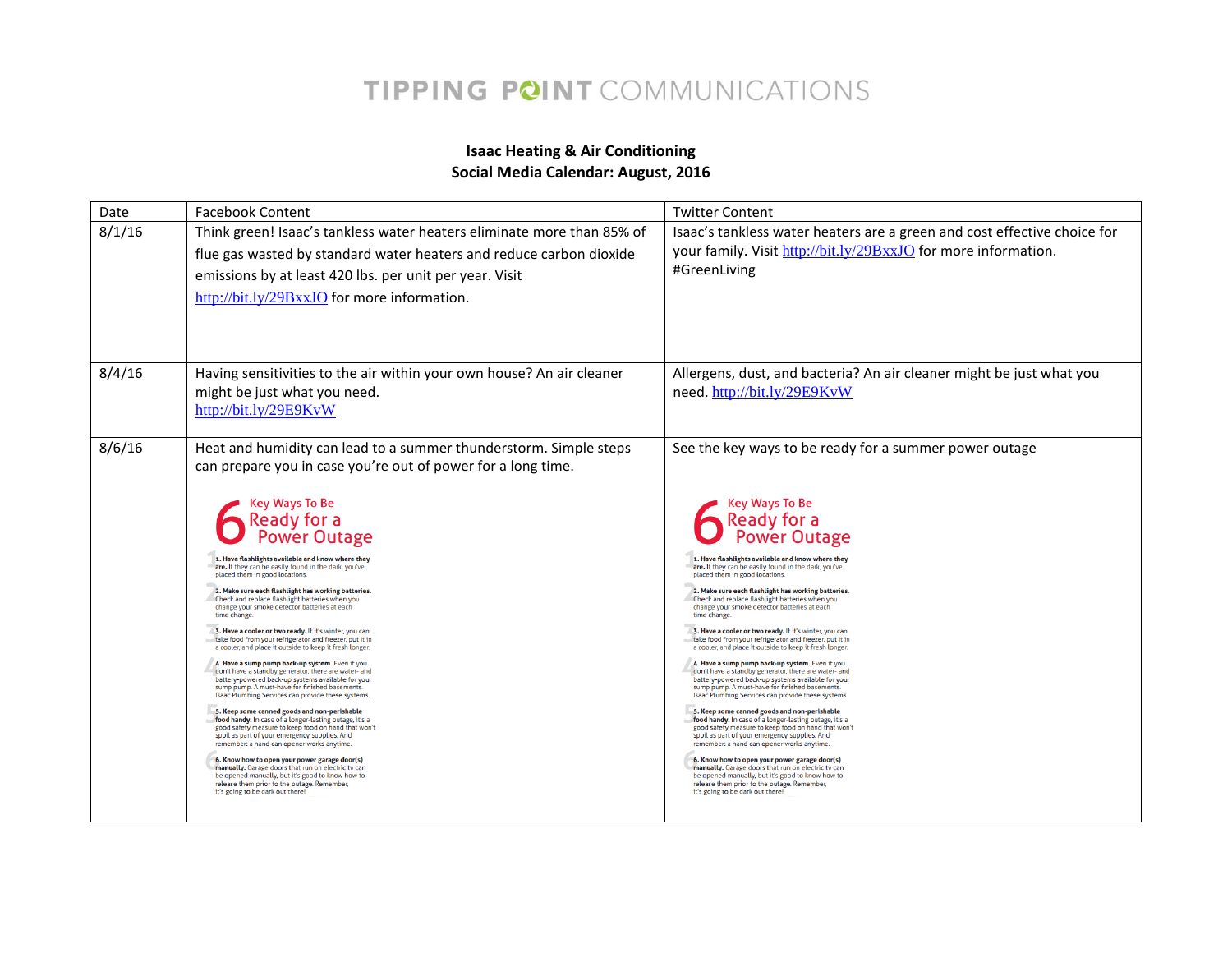| 8/11/16 | Heating & Air Conditioning Tip: Heat pumps can reduce your heating and                                                                                          | Heat pumps can reduce your heating and cooling bill anywhere from 25                                                                                                         |
|---------|-----------------------------------------------------------------------------------------------------------------------------------------------------------------|------------------------------------------------------------------------------------------------------------------------------------------------------------------------------|
|         | cooling bill anywhere from 25 to 40 percent. See how Isaac can make a                                                                                           | to 40 percent. See how Isaac can make a difference                                                                                                                           |
|         | difference http://bit.ly/29fUeG9                                                                                                                                | http://bit.ly/29fUeG9                                                                                                                                                        |
|         |                                                                                                                                                                 |                                                                                                                                                                              |
| 8/15/16 | Watch your Rochester Red Wings take on the Buffalo Bisons this                                                                                                  | Watch your #ROC @RocRedWings take on the Buffalo Bisons this                                                                                                                 |
|         | weekend! Get your tickets here: http://atmilb.com/1P3eNAw                                                                                                       | weekend! http://atmilb.com/1P3eNAw                                                                                                                                           |
| 8/19/16 | Warm cords, discolored outlets, or lightbulbs that blow more often than<br>others? It may be time for an electrical safety inspection.<br>http://bit.ly/29qRFAx | Warm cords, discolored outlets, or lightbulbs that blow more often than<br>others? It may be time for an electrical safety inspection. #SafetyFirst<br>http://bit.ly/29qRFAx |
|         |                                                                                                                                                                 |                                                                                                                                                                              |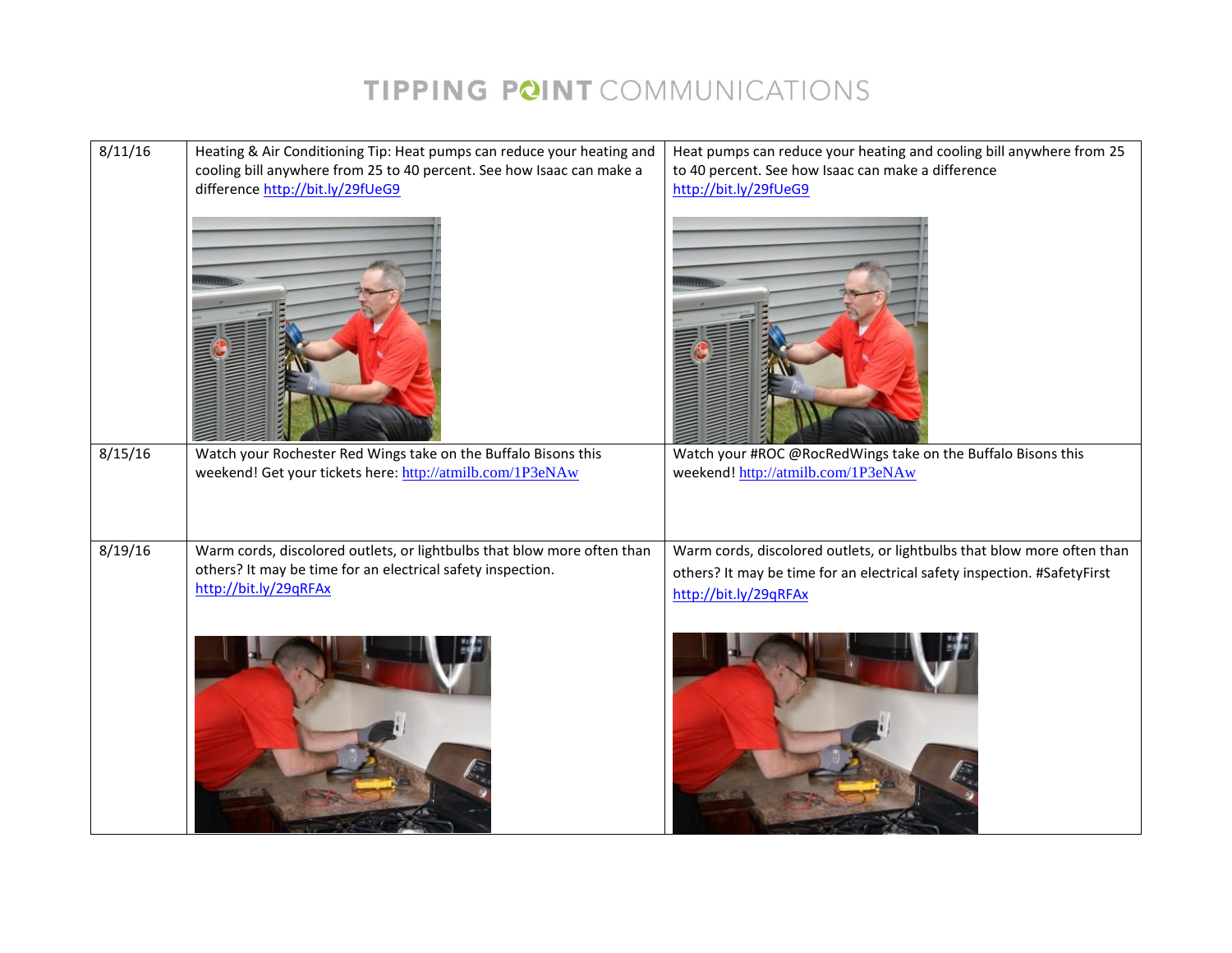| 8/21/16 |                                                                                                                                                                                |                                                                                                                                                                  |
|---------|--------------------------------------------------------------------------------------------------------------------------------------------------------------------------------|------------------------------------------------------------------------------------------------------------------------------------------------------------------|
|         | $$150$ off<br>Attic Insulation and<br>Air Sealing Solution!                                                                                                                    | $$150$ off<br>Attic Insulation and<br>Air Sealing Solution!                                                                                                      |
|         | Insulation package includes 10" of<br>cellulose (R-36), baffles and air sealing.                                                                                               | Insulation package includes 10" of<br>cellulose (R-36), baffles and air sealing.                                                                                 |
|         |                                                                                                                                                                                |                                                                                                                                                                  |
|         | Prior sales excluded. May not be combined with other<br>offers. One coupon per household per visit.<br>Offer expires 10/1/2016.                                                | Prior sales excluded. May not be combined with other<br>offers. One coupon per household per visit.<br>Offer expires 10/1/2016.                                  |
|         | Air leakage into and out of your house represents about 40% of energy<br>loss in a typical home. Save energy today!                                                            | Receive \$150 off an insulation package and save energy today!                                                                                                   |
| 8/24/16 | Our technicians don't just fix the symptoms; we go to the root of the<br>problem to ensure that it's corrected. #IsaacDifference<br>http://www.isaacheating.com/               | Our technicians don't just fix the symptoms; we go to the root of the<br>problem to ensure that it's corrected. #IsaacDifference<br>http://www.isaacheating.com/ |
| 8/27/16 | Isaac's planned maintenance programs will help you inventory<br>equipment, create coverage plans, and deliver operation reports of your<br>HVAC systems. http://bit.ly/293Bnjm | Check out the advantages of Isaac's planned maintenance programs.<br>http://bit.ly/293Bnjm                                                                       |